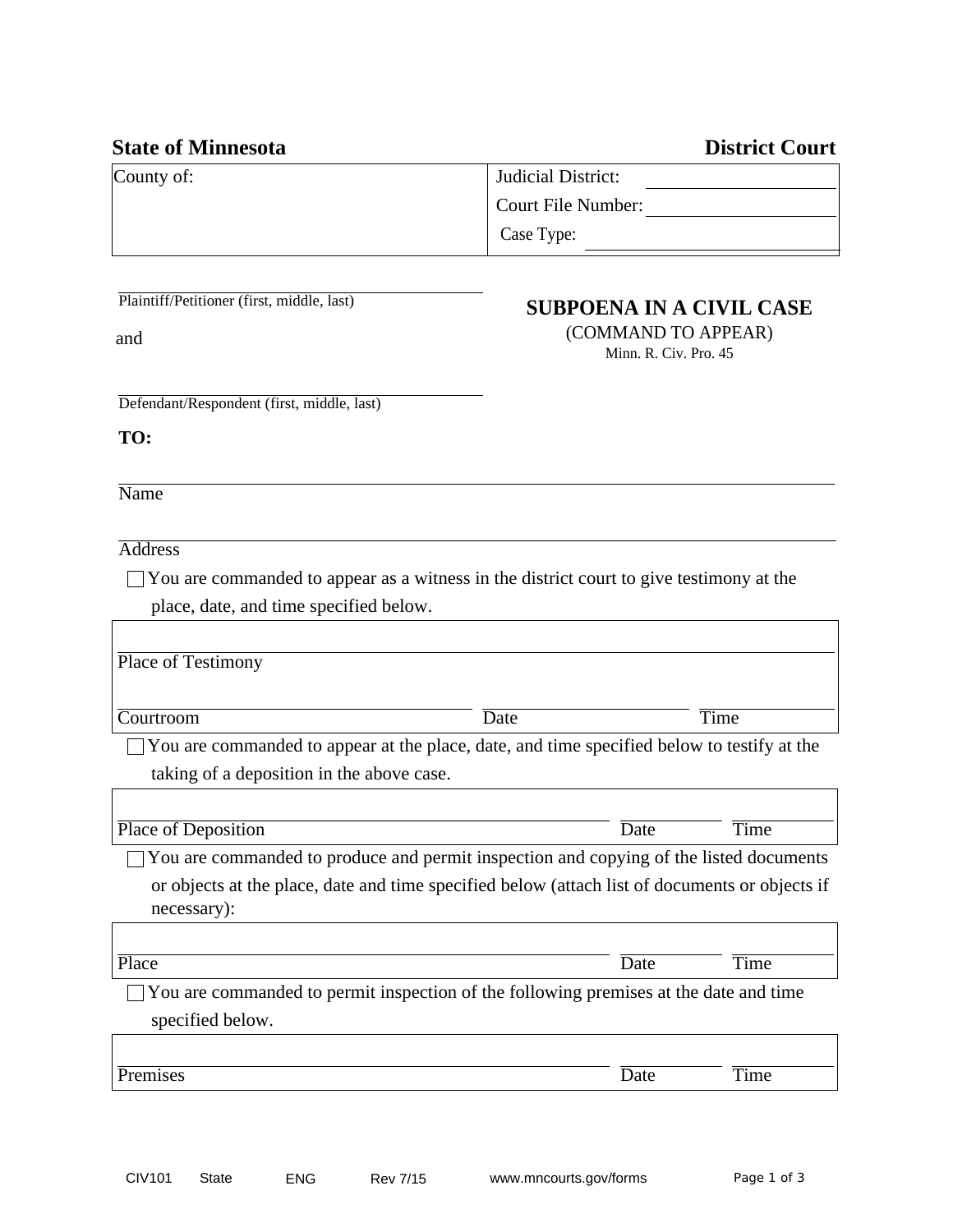Person requesting subpoena:

Telephone Number:

 $\Gamma$ 

## **WARNING: FAILURE TO OBEY A SUBPOENA WITHOUT BEING EXCUSED IS A CONTEMPT OF COURT**

Ť

| Signature of (select one below)                                                      | Date:                                       |
|--------------------------------------------------------------------------------------|---------------------------------------------|
| <b>Court Administrator</b>                                                           |                                             |
| $\Box$ Plaintiff's Attorney                                                          |                                             |
| Defendant's Attorney                                                                 |                                             |
|                                                                                      |                                             |
| Name, Address and Phone Number (if issued by Attorney<br>as an Officer of the Court) | SEAL<br>(if issued by Court Administration) |

## **IMPORTANT: Both pages of this document must be served on the person receiving the summons.**

## **RETURN OF SERVICE**

I hereby certify and return that on I served a copy of this subpoena upon

the person named thereon. Service was made by:

 $\Box$  personally handing to and leaving with him or her a true and correct copy; or

 $\Box$  leaving a true and correct copy at his or her usual place of residence

| ı<br>ι<br>U. |
|--------------|
|--------------|

a person of suitable age and discretion.

Name of Person

with

I declare under penalty of perjury that everything that I have stated in this document is true and correct. Minn. Stat. § 358.116.

| Dated:                        |          |                 |
|-------------------------------|----------|-----------------|
|                               |          | Signature       |
| County and State where signed |          | Name:           |
|                               | Address: |                 |
|                               |          | City/State/Zip: |
|                               |          | Telephone:      |
|                               |          | E-mail address: |
|                               |          |                 |

٦